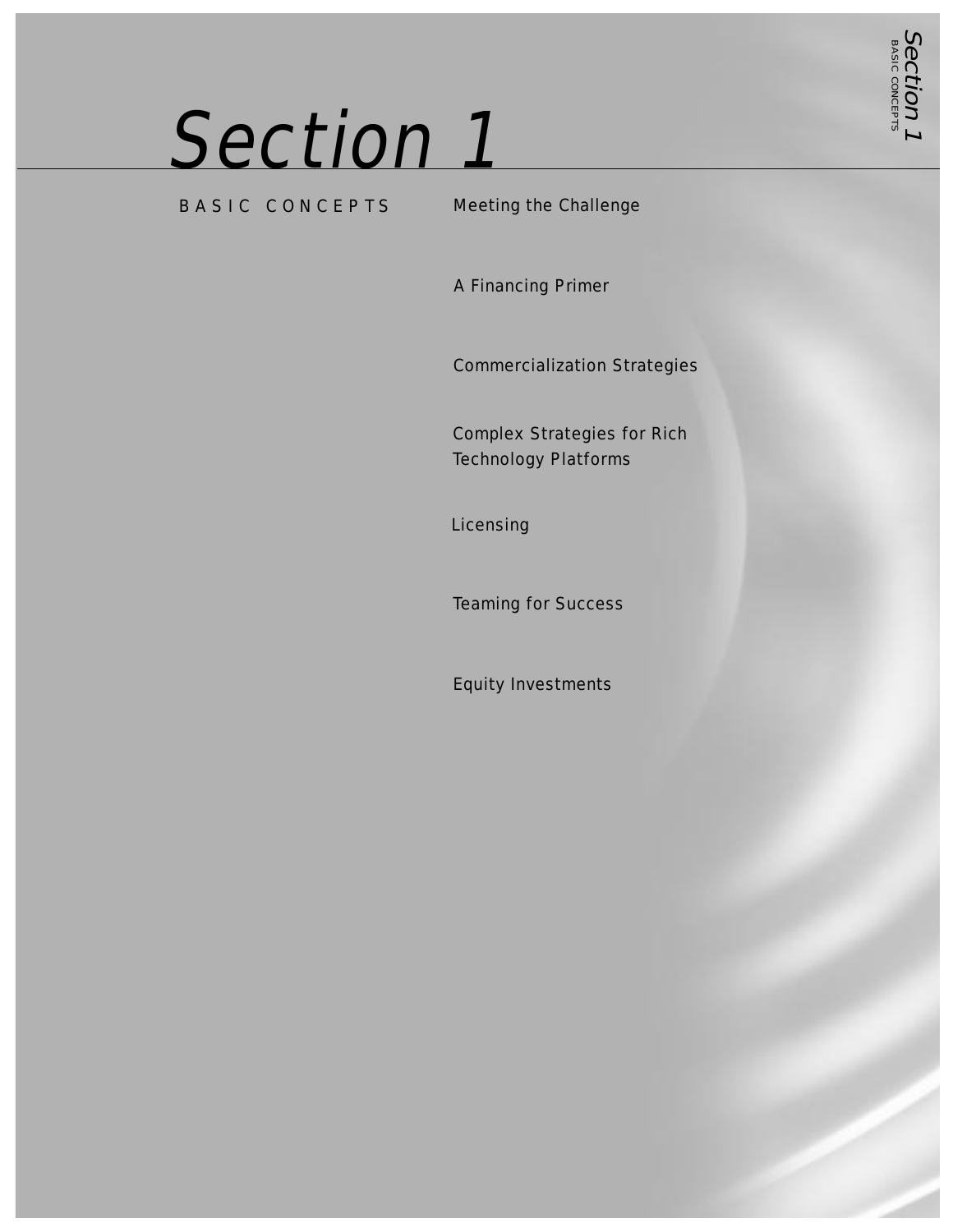# Meeting the Challenge

**PRELUDE** 

WHAT MAKES THIS BOOK UNIQUE?

INTENDED AUDIENCE

**CONCLUSION** 

1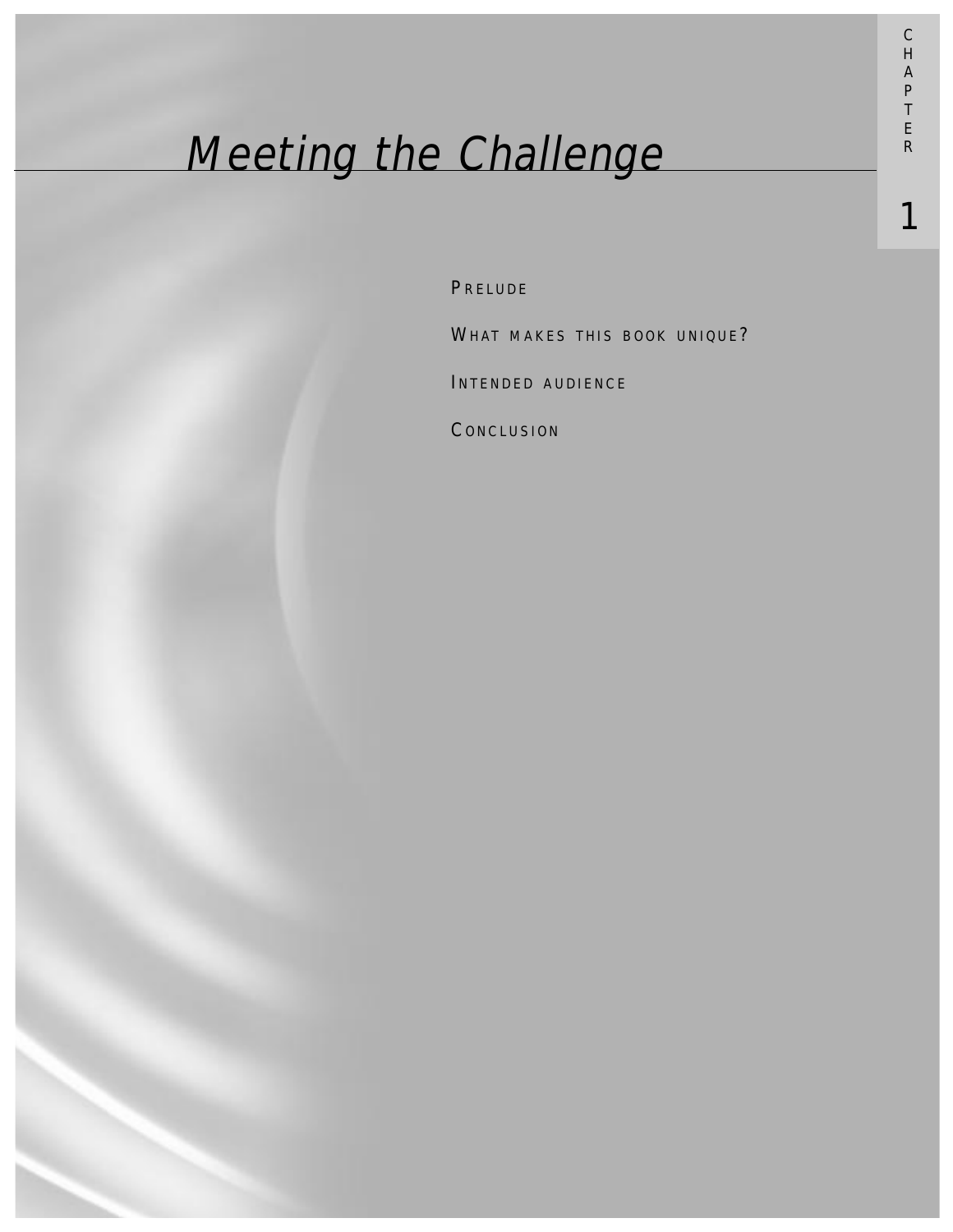#### Prelude

The ATP Commercialization and Business Planning Guide for the Post-Award Period is a combination text and workbook, with one objective—to increase the likelihood of commercialization success by companies which receive funding through NIST's Advanced Technology Program (ATP). Meeting this objective is a tall order—and one which a book cannot accomplish on its own. To be of value, ATP awardees should use the Guide frequently. Pick it up when you first receive notification that you have won an ATP award, and continue to use it until your program is complete. "Using" the book doesn't imply merely dusting it off now and then for casual reading, but instead means working through the activities found in the workbook. The activities take time to complete and are intended to create cognitive dissonance. In other words, they are designed to help the technology entrepreneur develop new business habits—and part with misconceptions.

Most of you will need help "staying the course." I recommend that you seek assistance from members of your Board, staff, advisors, state service providers, and consultants. As long as the assistance is timely, affordable, motivating, and the result of solid experience, it does not matter who provides it. Advisors can help you with the sometimes-difficult task of putting these workbook activities on the front burner while at the same time keeping you focused on the demands of your core business. Advisors can also help ensure that that the quality of the work you accomplish is appropriate to the task with which you are faced.

## What Makes this Book Unique?

During the past several years I have had the opportunity to view dozens of ATP-funded companies from various perspectives and to compare them with firms that receive funding through other Federal programs. It appears that ATPfunded firms face some unique problems and issues that arise as a consequence of the revolutionary nature of the technologies often funded by the Advanced Technology Program.

The ATP program is intended to promote U.S. competitiveness by supporting high-risk R&D in technology areas where there is substantial potential for enhancing U.S. economic growth. ATP awards vary in size, are multi-year, require a funding match, and can be made to single companies or joint ventures, including

This book is intended for use ONLY during the post-ATP-award period. Be sure to refer to ATP documents for guidelines on proposal preparation. Do not use this book for that purpose.

Seek the involvement of an experienced, motivating mentor. A mentor can be a state service provider or a consultant. Or, you can find a mentor among:

- ◗ your Board of Directors
- ◗ your staff
- ◗ your Board of Advisors

ATP gathers feedback on business and economic developments from awardees on a quarterly basis, through the ATP Business Reporting System.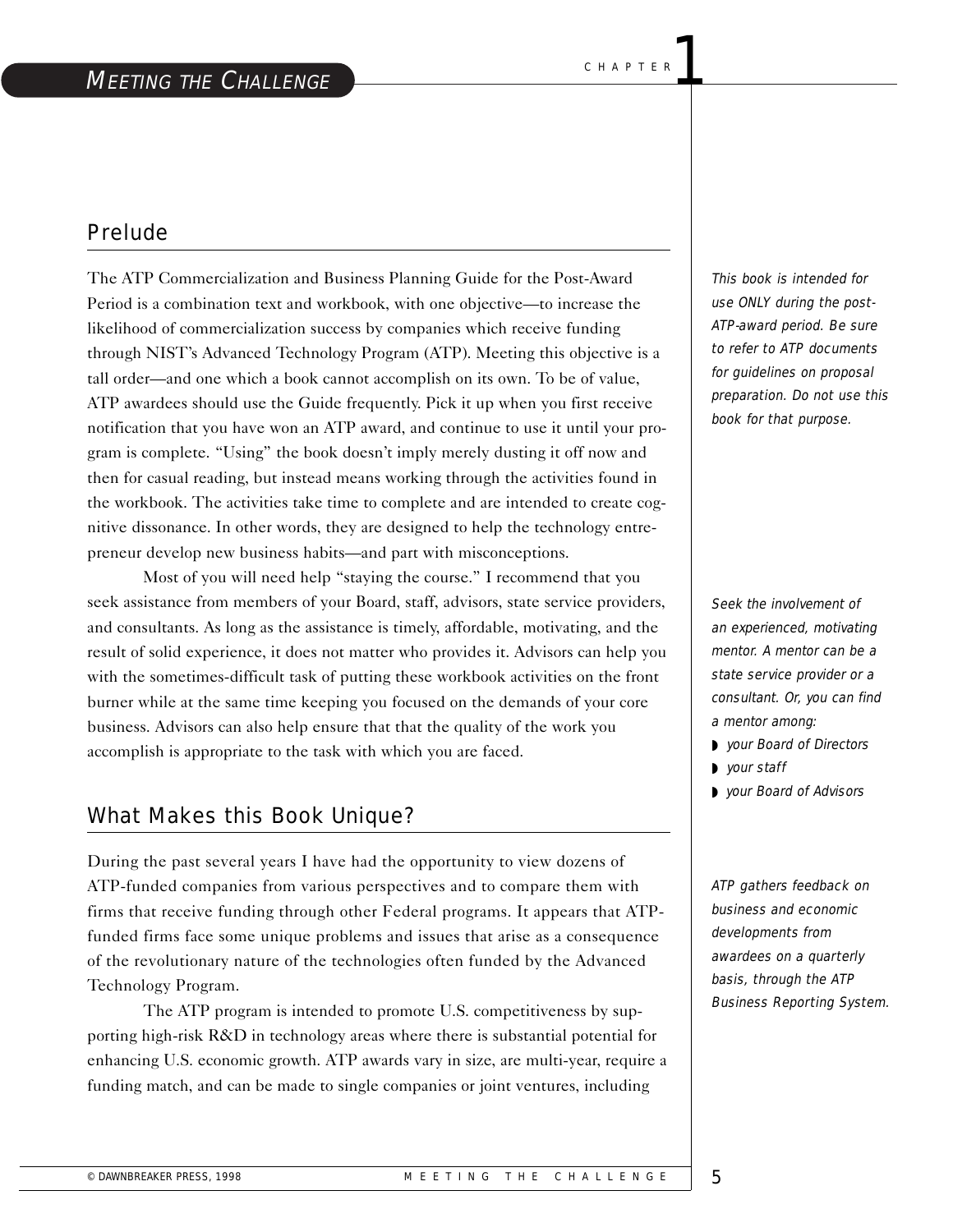both large and small firms. ATP succeeds in attracting firms that work in advanced technology areas. As a result, ATP awardees often have unique needs. For example:

- ◗ Some of the technologies funded by ATP are "hot." Therefore, once an ATP award is announced, a small company may suddenly find itself flooded with inquiries and suitors. On the surface, this would appear to be an enviable situation. However, there is a downside: the company is suddenly thrust into the position of having to make quick, far-reaching decisions about partners, commercialization strategies, and valuation.
- A related problem is that many small, innovative companies do not yet have the basis for understanding how much money or effort it truly takes to bring a product to market. As a result, they either avoid or rush into arrangements, without understanding the full implication of their actions.
- Technologies funded by ATP frequently affect multiple industries. As a consequence, an ATP awardee needs to contemplate the implementation of a far more complex "constellation of strategies" to exploit his/her company's particular technology. Again, this requires the awardee to think quickly—and strategically—across diverse industries. This is difficult for even the most skilled businessmen and businesswomen to do. Once a multi-faceted strategy has been mapped out, the awardee must wisely select the initial focal point of his/her efforts. When confronted with many options, it is easy to inadvertently squander precious time, energy, and resources.
- ◗ Perhaps as a consequence of the problems faced by awardees early on, many ATP-funded start-up companies engage in private placements as a means of financing early-stage growth. Different financing options require different types of documentation. Often there is confusion about the differences in style and purpose of business plans used externally with debt and equity financing, and the prospectus and private placement memoranda used with Initial Public Offerings (IPOs) and private placements.
- The prospect of rapid growth requires that a company's founder spend more time planning, and that he or she remain focused, so as to steer the course of a rapidly moving enterprise. From a human resource perspective, rapid expansion is much like an uncontrolled chemical reaction: highly unpredictable. Growth, therefore, requires a mixture of diplomacy, vision, energy, and flexibility on the part of the founder.

#### UNIQUE ISSUES:

- many suitors for "hot" technology
- more complex commercialization strategies required
- rich technology platform makes focus a challenge
- more sophisticated planning
- more rapid learning curve

6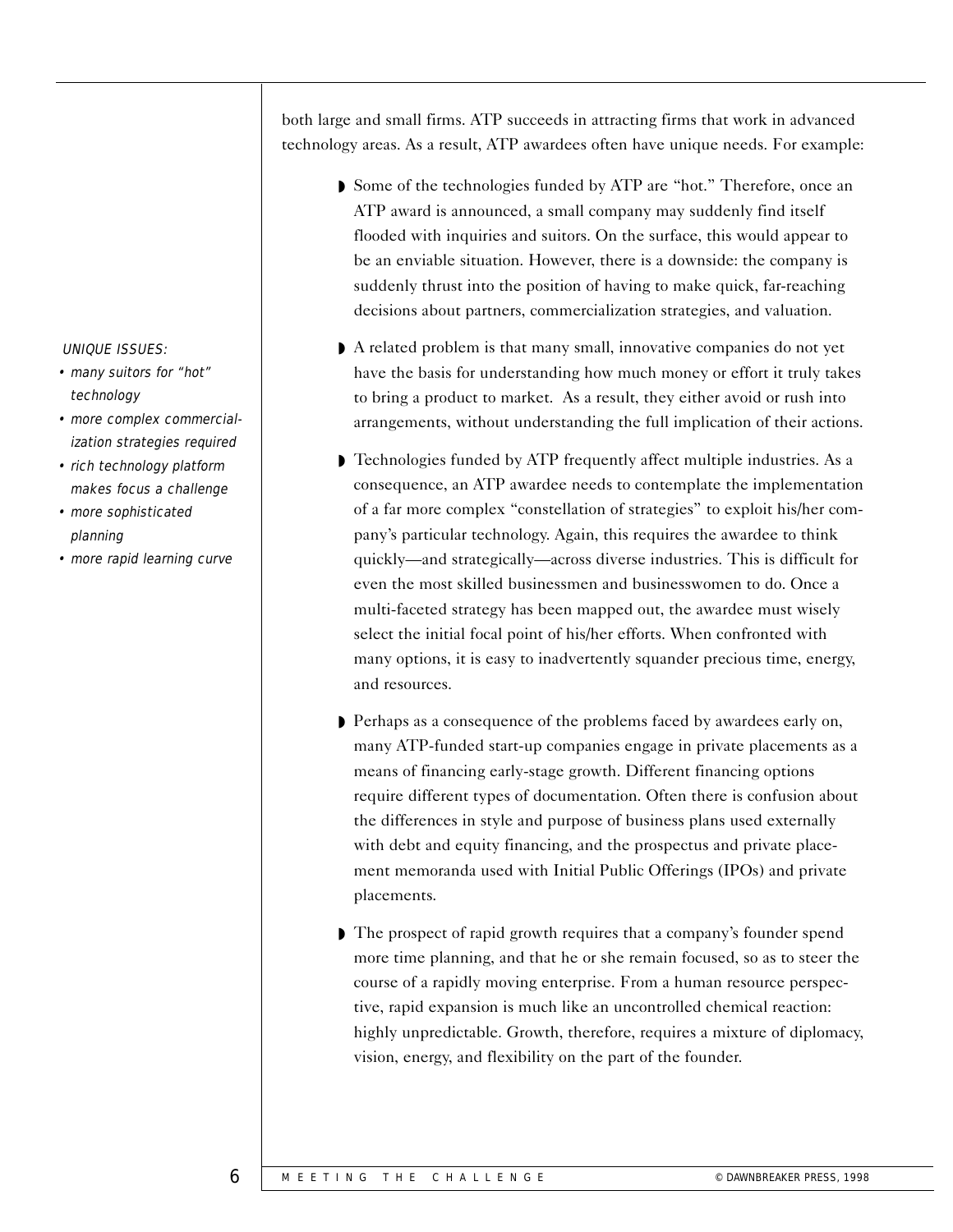Companies that receive ATP funding appear to face a sharper and more rapid learning curve than other companies do. As a consequence, the Guide places a special emphasis on the special issues raised above, at the same time that it attempts to provide some of the fundamental business knowledge that any technology entrepreneur must master. Throughout the Guide, reference is made to unique considerations in biotechnology, information technologies, and other advanced fields.

This ATP Guide is divided into three sections. Section 1 contains seven chapters and provides the reader with a cognitive framework in which various commercialization issues can be considered. Section 2 is a tutorial that describes how to make a winning presentation to equity investors and/or potential strategic allies. Section 3 is a workbook of activities which can be completed selectively by the ATP awardee.

Section 1 opens with this prelude. Following this introductory chapter, it provides a Primer to Financing Options, intended to introduce the reader to the domain of available options. A simple typology of commercialization strategies is presented in Chapter 3. With the framework in place, the reader is then introduced in Chapter 4 to the complexities posed by having a rich technology platform. In such situations one must consider the myriad of ways in which to best exploit the technology. The result is a constellation of strategies which may be applied to various upstream and downstream applications. Finally, Chapters 5 - 7 provide a more in-depth treatment of three financing options.

Section 2 provides a sample presentation to equity investors. It is divided into four parts: Company/Technology/Product, Market Assessment, Goals and Objectives, and Challenges/Requirements/Opportunities.

Once the reader understands the financing options available, he or she needs to prepare to meet the demands of the following tasks: (1) select the best strategy; (2) convey the opportunity to others; (3) understand the value of an opportunity as well as the expenses associated with its commercialization; (4) make a logical case for investment by a strategic ally/investor; (5) engage in successful negotiations with appropriate partners or investors; and (6) successfully guide the growth of his or her firm. For most small companies, success in these endeavors requires increased business acumen. Section 3 of the Guide is designed to sharpen these business skills.

### Intended Audience

This book was written expressly for both ATP awardees and their advisors. It is directed at the technology entrepreneur. Much of the advanced information contained in Section 1, while new for many ATP awardees, should constitute the

This book was written for both ATP awardees and their advisors to use during the post-ATP-award period. However, other companies will also find the materials useful.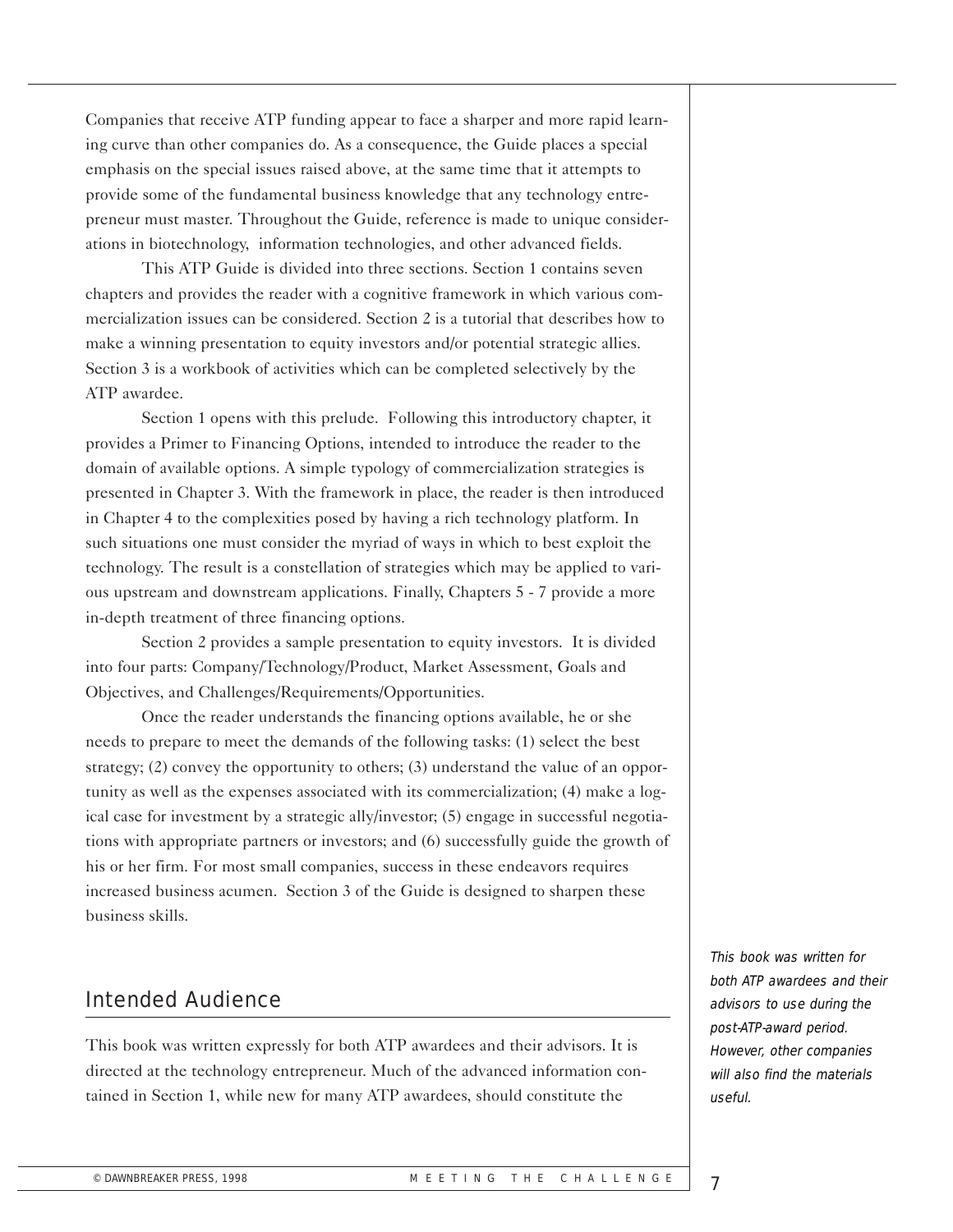knowledge and experience base of a skilled advisor. Thus, Section 1 is designed to impart both basic and more advanced information to awardees, with respect to funding and partnering options.

Section 2 provides guidance on a method for succinctly representing an awardee's opportunity in an oral presentation to private sector investors.

Section 3 has a different objective. It outlines a variety of activities which the ATP awardees can address on their own. At the same time, the awardee's advisor can selectively recommend activities from Section 3 once he or she has determined the weak points in an ATP firm's preparation.

The reason for including a workbook in this Guide merits more than passing mention. When confronted with inquiries from potential investors and allies, pressures to grow rapidly, and the need to make quick and profound judgments, an entrepreneur may be inclined to turn such responsibilities over to a consultant. This is not the appropriate course of action, however. A technology entrepreneur MUST be actively involved with all such decisions. Just as a product concept evolves and changes over time, so, too, must the business acumen of the technology entrepreneur. Failure to expand one's understanding of the business will sooner or later have profound—and usually negative—consequences for the company. Such consequences include: (1) pursuing less promising product concepts; (2) missing the market window of opportunity; (3) making poor hiring decisions; (4) picking the wrong partners; (5) harboring unrealistic expectations; (6) overextending one's finances; (7) being blindsided by a competitor's actions; and (8) failing to negotiate a win-win relationship with investors and partners. Although preparation is not an antidote to all of these problems, one stands a far better chance of responding appropriately if well prepared.

The solution to these problems is not merely a function of money. Without preparation, money is insufficient. Why am I so convinced that money is not enough? In the mid-1980's, I worked as a consultant to a Fortune 500 company with an "intrapreneuring" program. One of my roles was to assess the training needs of these intrapreneurs and to outline some of the problems of the fledgling ventures—a unique opportunity.

The premise behind the intrapreneuring experiments of the 1980's was the belief that if one could combine entrepreneurial vision and zeal with the resources of a large company, success could more readily be realized. Therefore, technology entrepreneurs from within a company—intrapreneurs—were sent to skunk works or corporate incubators and provided with whatever resources they required. Unfortunately, the expectations—at least for this company's intrapreneuring program—were not realized. While there were many reasons, the key seemed to be the failure of the technology entrepreneurs to adequately increase their business acumen. Lack of new knowledge and traditional biases, combined with an overwhelming amount of work and high expectations, is a deadly combination.

Lack of knowledge, traditional biases, an overwhelming amount of work, and high expectations are often a deadly combination.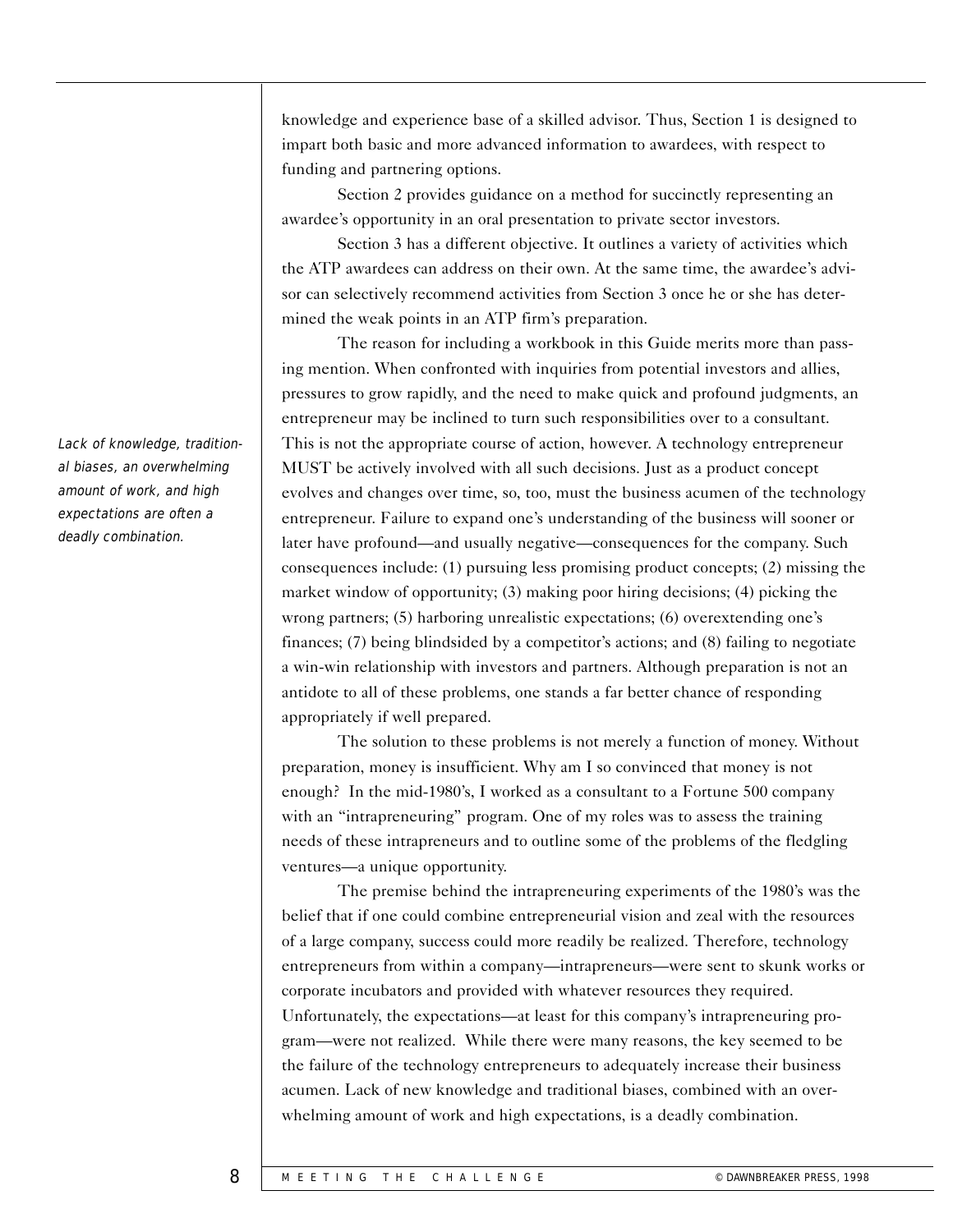The good news is that most scientists and engineers can learn the business skills needed to be successful. But training must be flexible, experienced professionals must provide it, and it must offer a structure that makes the designated activities a priority. We have used this approach with hundreds of technology entrepreneurs and have demonstrated its effectiveness.

#### How to Use This Book

The objective of this workbook is to provide you, the ATP awardee, with a way of increasing your business know-how at a speed commensurate with the challenges ahead. New information that results from the workbook activities should be synthesized and compiled into a set of useful documents, all of which become part of your commercialization toolkit. Recognizing that it is always difficult to add planning to an already busy schedule, it is highly recommended that you seek a skilled advisor to work with you on completing these activities. In fact, your advisor should become your sparring partner. This person should be vested in your success, rather than your opinions, and should offer new ways of looking at things.

#### When to Use This Book

In this workbook, several assumptions have been made regarding when you will require certain information and tools. Starting with a proposed schedule should provide you with a clear idea of how to proceed. All companies and situations differ, however, and the proposed schedule may not meet your exact needs. If this is the case, make appropriate adjustments.

The figure on the next page provides an overview as to when certain documents and activities should be completed. It is important to note that this book is intended for use by ATP firms during the post-ATP-award period. During the preparation of an ATP proposal, companies are expected to include a preliminary business plan with their proposal. Be sure to consult ONLY ATP proposal preparation documents for guidelines on how to produce that plan. Do NOT use the Guide for that purpose. The Guide is intended for use ONLY in the post-award period—that is, during the period following the announcement that a company has received an ATP award. The purpose of this guide is to help ATP awardees to "flesh-out" and enhance commercialization planning activities initiated at an earlier time.

Most importantly, planning requires commitment. Unless you decide to commit the time and resources required for thoughtful planning, you might be caught off guard when opportunities and challenges present themselves.

#### Commercialization Toolkit $T^M$

- ◗ Strategic plan
- Licensing package
- ◗ Business plan
- ◗ Presentation materials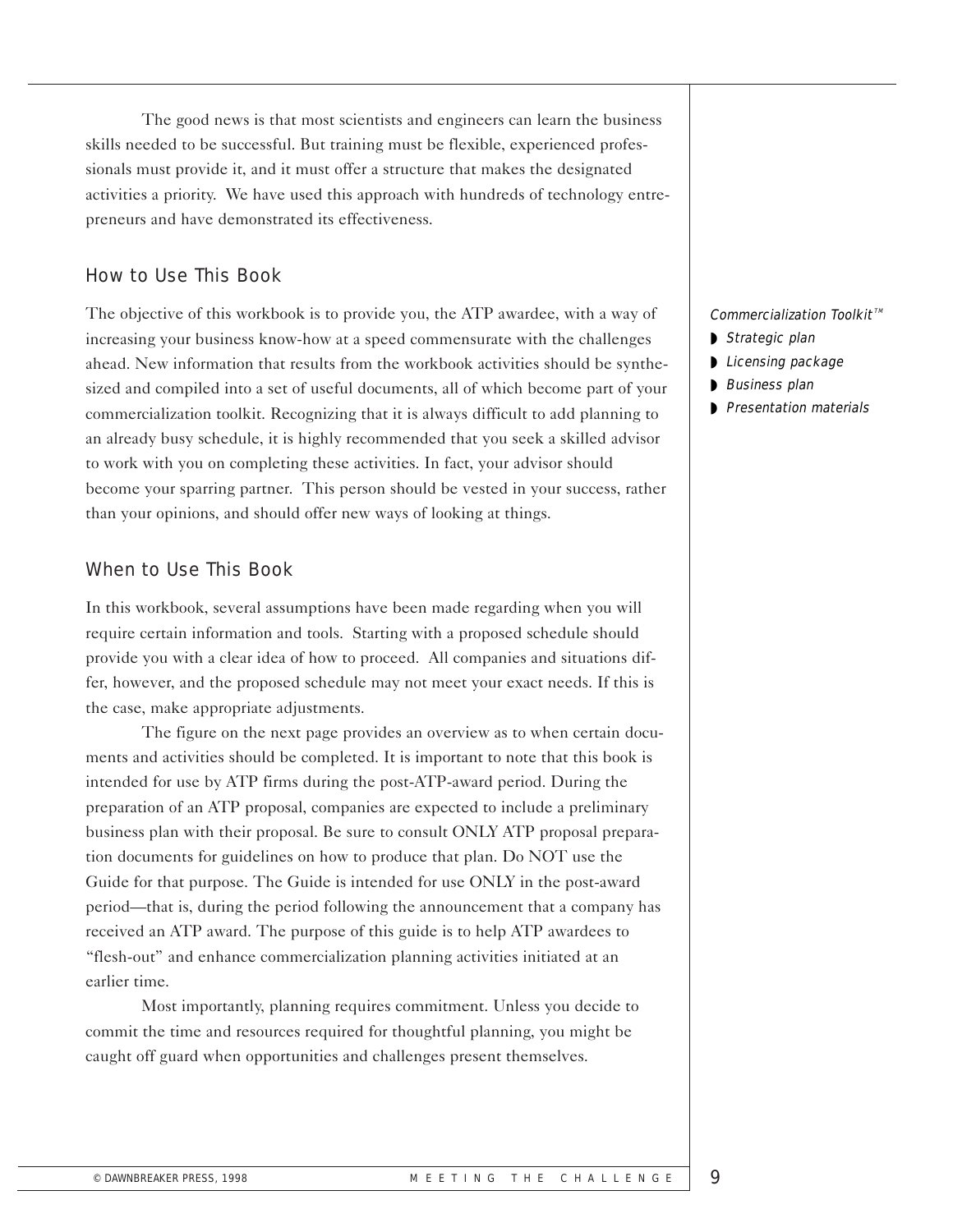

Conclusion

The purpose of the ATP Commercialization and Business Planning Guide is to provide assistance to new ATP awardees. The book is divided into three sections:

- Section 1 offers an overview of financing options, with detailed information on licensing, corporate partnering, and equity investment.
- ◗ Section 2 provides guidance on how to make a winning presentation to potential equity investors, strategic allies, and/or potential licensees.
- ◗ Section 3 is a workbook to be used by the technology entrepreneur on his or her own or with the guidance of an experienced advisor to develop specific components of a business plan.

For maximum benefit, you are urged to seek the involvement of an experienced and motivating mentor or advisor. Working together through the various workbook activities, you can synthesize and incorporate the material into a variety of documents—documents that will become part of your Commercialization Toolkit $T^M$ . Suggested outlines for the various documents that you are likely to need in the commercialization of your technology are included at the end of various chapters in Section 1. These include:

- ◗ A strategic plan
- ◗ A licensing package
- ◗ A business plan
- ◗ Presentation materials

The quotation on the following page is fictitious but offers insights into the types of challenges and changes that are commonly experienced when commercializing a rich technology platform.

#### Suggested schedule for completing various activities.